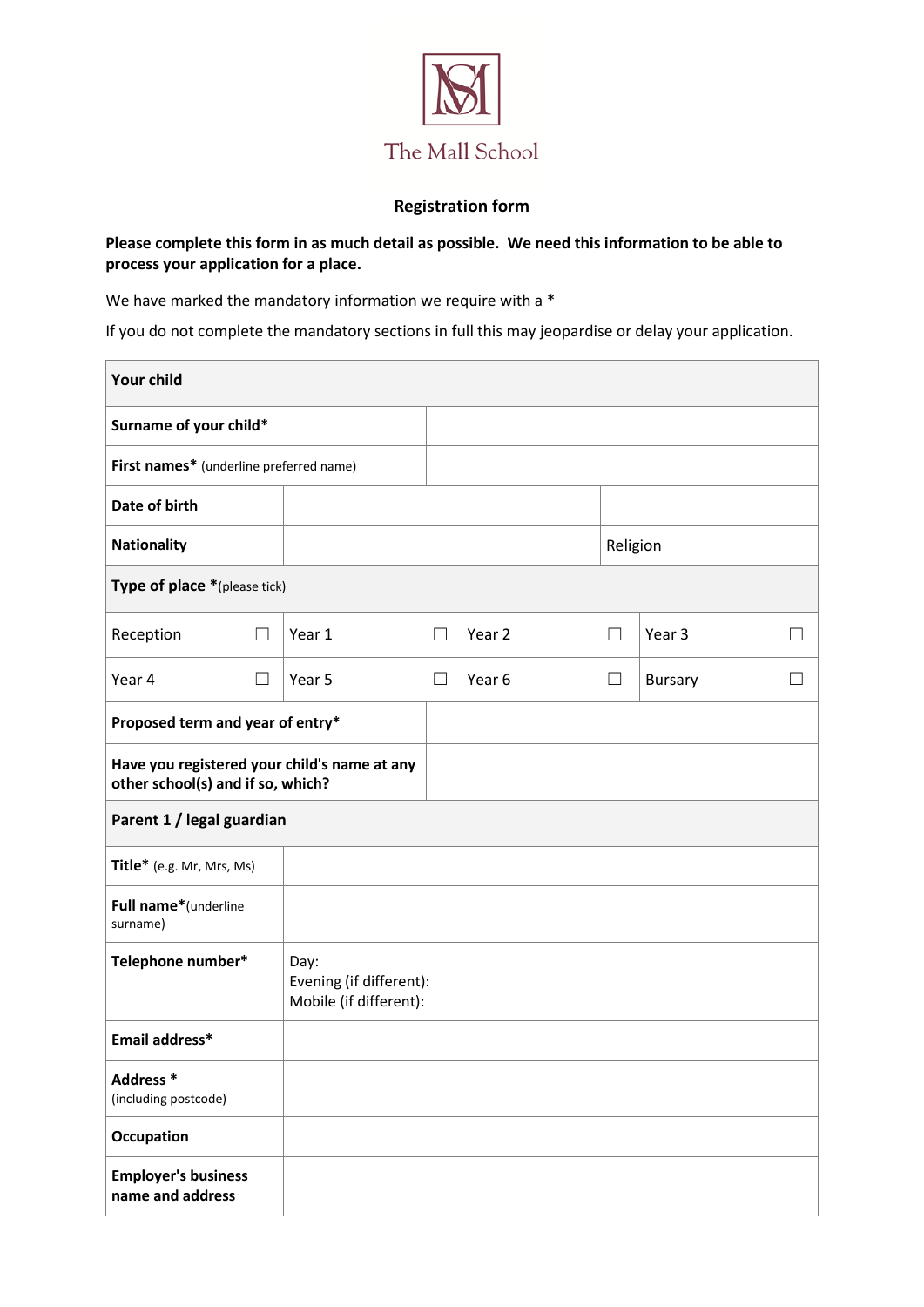| Parent 2 / legal guardian                                                                                                                                                                                                                                                                                         |        |                                                           |        |         |        |                          |
|-------------------------------------------------------------------------------------------------------------------------------------------------------------------------------------------------------------------------------------------------------------------------------------------------------------------|--------|-----------------------------------------------------------|--------|---------|--------|--------------------------|
| Title* (e.g. Mr, Mrs, Ms)                                                                                                                                                                                                                                                                                         |        |                                                           |        |         |        |                          |
| Full name**(underline<br>surname)                                                                                                                                                                                                                                                                                 |        |                                                           |        |         |        |                          |
| Telephone number*                                                                                                                                                                                                                                                                                                 |        | Day:<br>Evening (if different):<br>Mobile (if different): |        |         |        |                          |
| Email address*                                                                                                                                                                                                                                                                                                    |        |                                                           |        |         |        |                          |
| Address*<br>(including postcode)                                                                                                                                                                                                                                                                                  |        |                                                           |        |         |        |                          |
| Occupation                                                                                                                                                                                                                                                                                                        |        |                                                           |        |         |        |                          |
| <b>Employer's business</b><br>name and address                                                                                                                                                                                                                                                                    |        |                                                           |        |         |        |                          |
| Other people with parental responsibility*                                                                                                                                                                                                                                                                        |        |                                                           |        |         |        |                          |
| Please provide the name(s) and current address(es) of any other person with parental responsibility (i.e. legal<br>responsibility) for the above named child. This may be a legal guardian or step parent and their consent to the child<br>attending the School will be required if an offer of a place is made. |        |                                                           |        |         |        |                          |
| Title (e.g. Mr, Mrs, Ms)                                                                                                                                                                                                                                                                                          |        |                                                           |        |         |        |                          |
| <b>Full name</b>                                                                                                                                                                                                                                                                                                  |        |                                                           |        |         |        |                          |
| Address*<br>(including postcode)                                                                                                                                                                                                                                                                                  |        |                                                           |        |         |        |                          |
| <b>Connections with the School</b>                                                                                                                                                                                                                                                                                |        |                                                           |        |         |        |                          |
| Please mention here the names of any other members of the family attending the School or registered for entry; or any<br>other connection with the School.                                                                                                                                                        |        |                                                           |        |         |        |                          |
|                                                                                                                                                                                                                                                                                                                   |        |                                                           |        |         |        |                          |
| Please indicate how you first heard of the School                                                                                                                                                                                                                                                                 |        |                                                           |        |         |        |                          |
| Local reputation                                                                                                                                                                                                                                                                                                  | $\Box$ | Present school                                            | $\Box$ | Friends | $\Box$ | Advertisement<br>$\perp$ |
| Website                                                                                                                                                                                                                                                                                                           | $\Box$ | Other (please give details) $\square$                     |        |         |        |                          |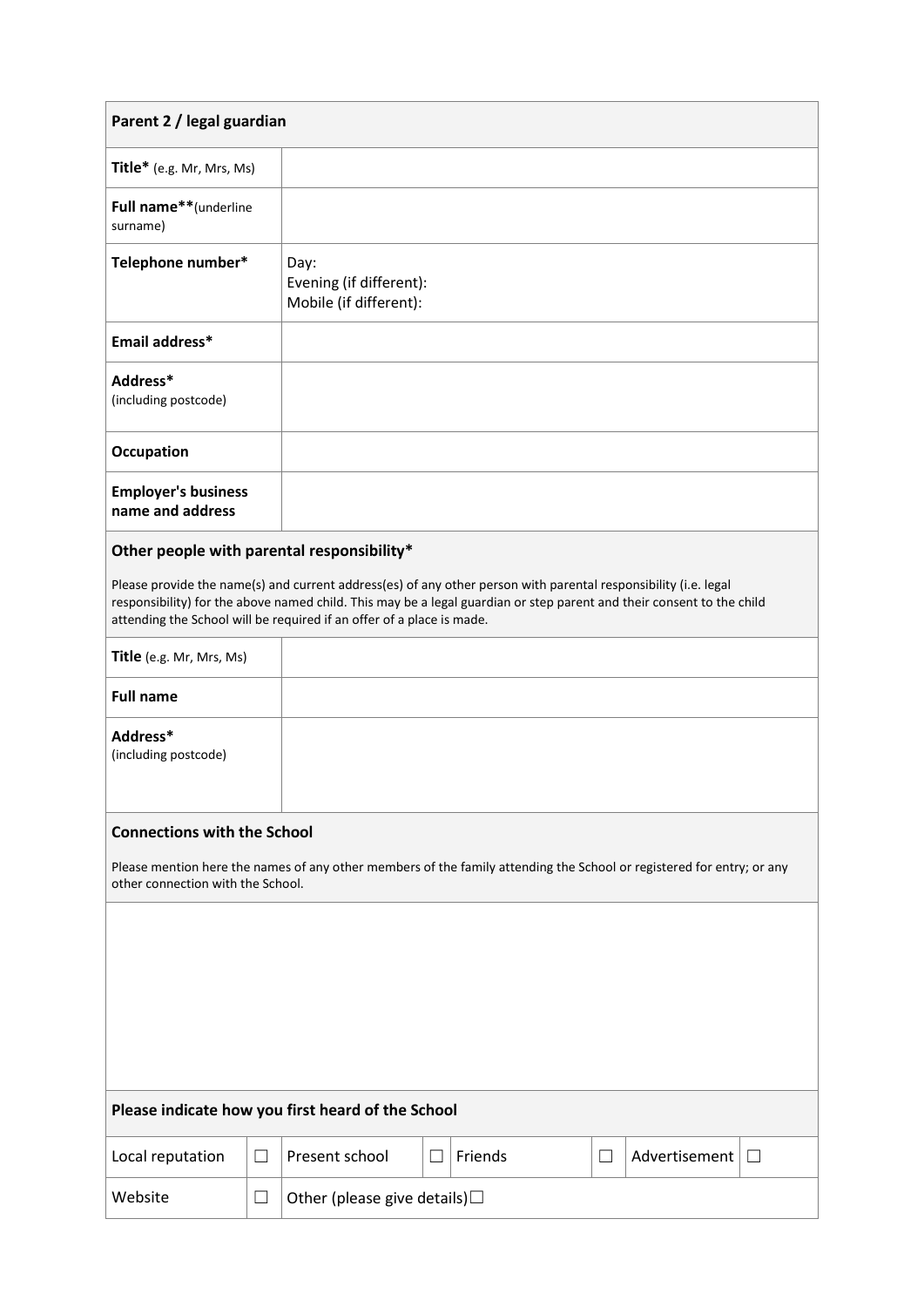| Please state the name and address of the present school (with dates of attendance) |  |  |  |  |
|------------------------------------------------------------------------------------|--|--|--|--|
| Name and address of<br>school*                                                     |  |  |  |  |
| Dates of attendance*                                                               |  |  |  |  |
| Name of Head*                                                                      |  |  |  |  |

**Please outline any of your child's artistic, dramatic, musical or sporting skills or experience** (if applicable)

**Please give an outline of your child's other hobbies or interests** (if applicable)

**Please complete the attached Confidential Information Form** (if applicable) **in order to assist us with making any special arrangements which are required for School visits and/or entrance assessments\***

### **Notes**

Early registration is recommended. Registrations will be considered in the order they are received. Offers of places are subject to availability and the admission requirements of the School at the time offers are made. A copy of the School's *Terms and Conditions* will be supplied on request.

### **How we will use the information provided in this form**

This information will be used by the School during the admissions process in order to manage and assess your application and your child's suitability for a place at the School.

For example:

- a) we may contact your child's current or previous school to ask for a reference
- b) we may ask for information about other schools to which you are applying because they may hold their entrance exam on the same day as ours
- c) we may contact other people with parental responsibility to check that they consent to your child joining the School
- d) the Confidential Information Form will be used to ensure that we have made any reasonable adjustments for your child when they visit the School or during any entrance assessments